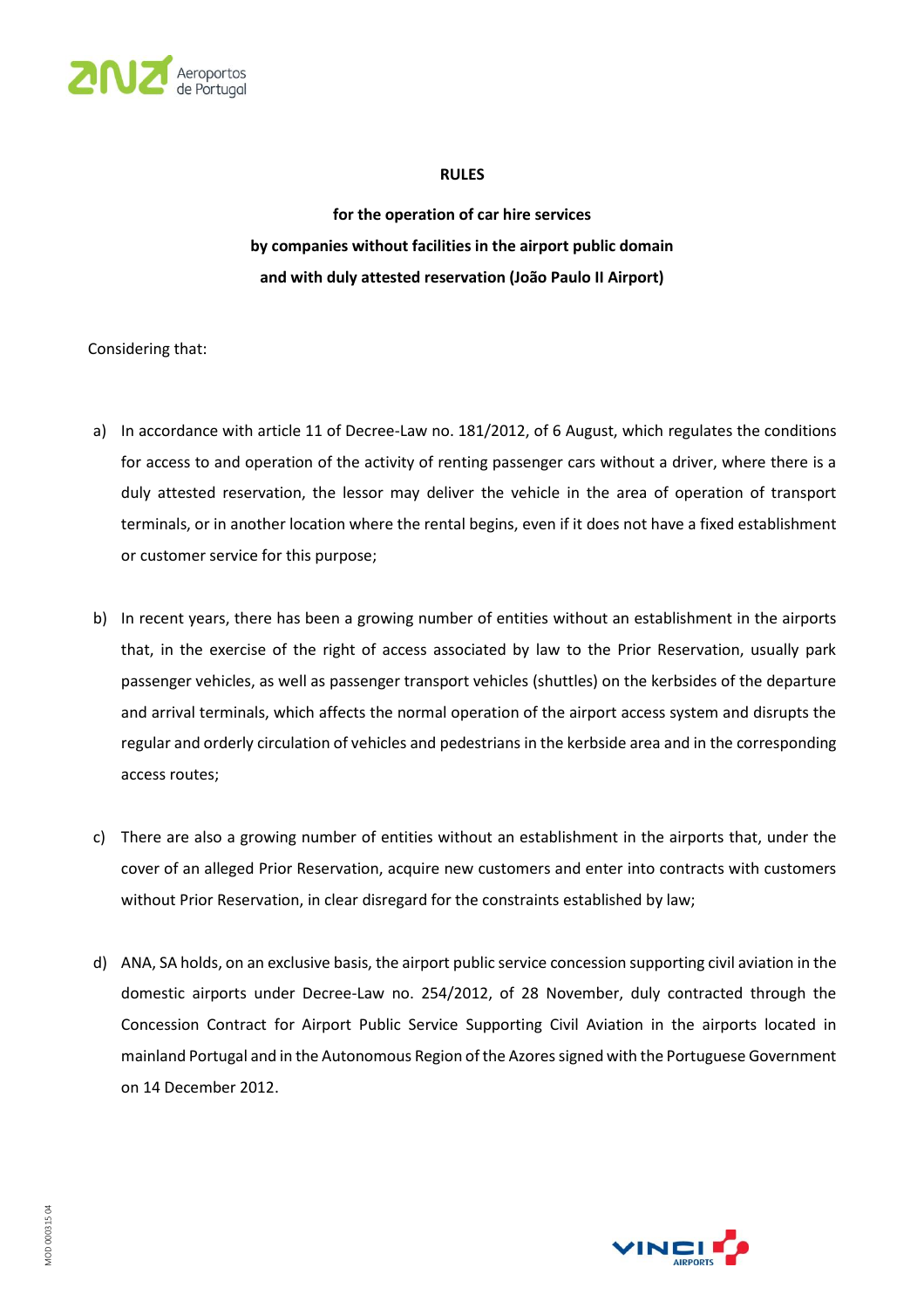## Aeroportos

- e) In this context, ANA, SA is responsible for ensuring regular and effective access to the kerbsides of the domestic airports in an orderly and safe manner, thus enabling the smooth operation of the terminal, without disrupting the proper operation of airport infrastructure and its users;
- f) For the exercise of its functions, ANA, SA has, in accordance with the provisions of sub-paragraph g) of Article 7 of Decree-Law No. 254/2012, of 28 November, and sub-paragraph f) of Clause 31.1 of the Concession Contract, the powers and privileges of the Portuguese Government for the preparation and application of regulatory standards within the scope of the activity under concession at the airports it manages;
- g) It is important to regulate the system for the occupation and use of the airport public domain of the airports managed by ANA, SA by all entities that are legally engaged in car hire activities and that do not have an establishment for that purpose within the airport perimeter;
- h) To this end, ANA, SA has defined the set of rules concerning this occupation and use, encouraging their analysis and discussion, namely with the associations of car hire companies, which have widely and actively cooperated in the discussion of these Rules;
- i) These Rules meet the needs of all those involved, as they allow ANA, SA to provide the airport public service in support of civil aviation under appropriate conditions, ensuring the pursuit of public interest. They also allow car hire companies without airport facilities to provide quality service to their customers, without disruptions stemming from operational constraints.

On the basis of the above, and in accordance with the provisions of sub-paragraph g) of Article 7 of Decree-Law No. 254/2012, of 28 November, and sub-paragraph f) of Clause 31.1 of the Concession Contract for the Airport Public Service Supporting Civil Aviation entered into with the Portuguese Government on 14 December 2012, ANA, SA approved these Rules, which are governed by the following articles:

## **Article 1**

## **Object**

These Rules establish and define the conditions required for access to and stay in the airport perimeter of João Paulo II Airport, managed by ANA, SA for the exercise of the rental of cars without a driver by natural or legal persons who do not have an establishment or facilities at the Airport.

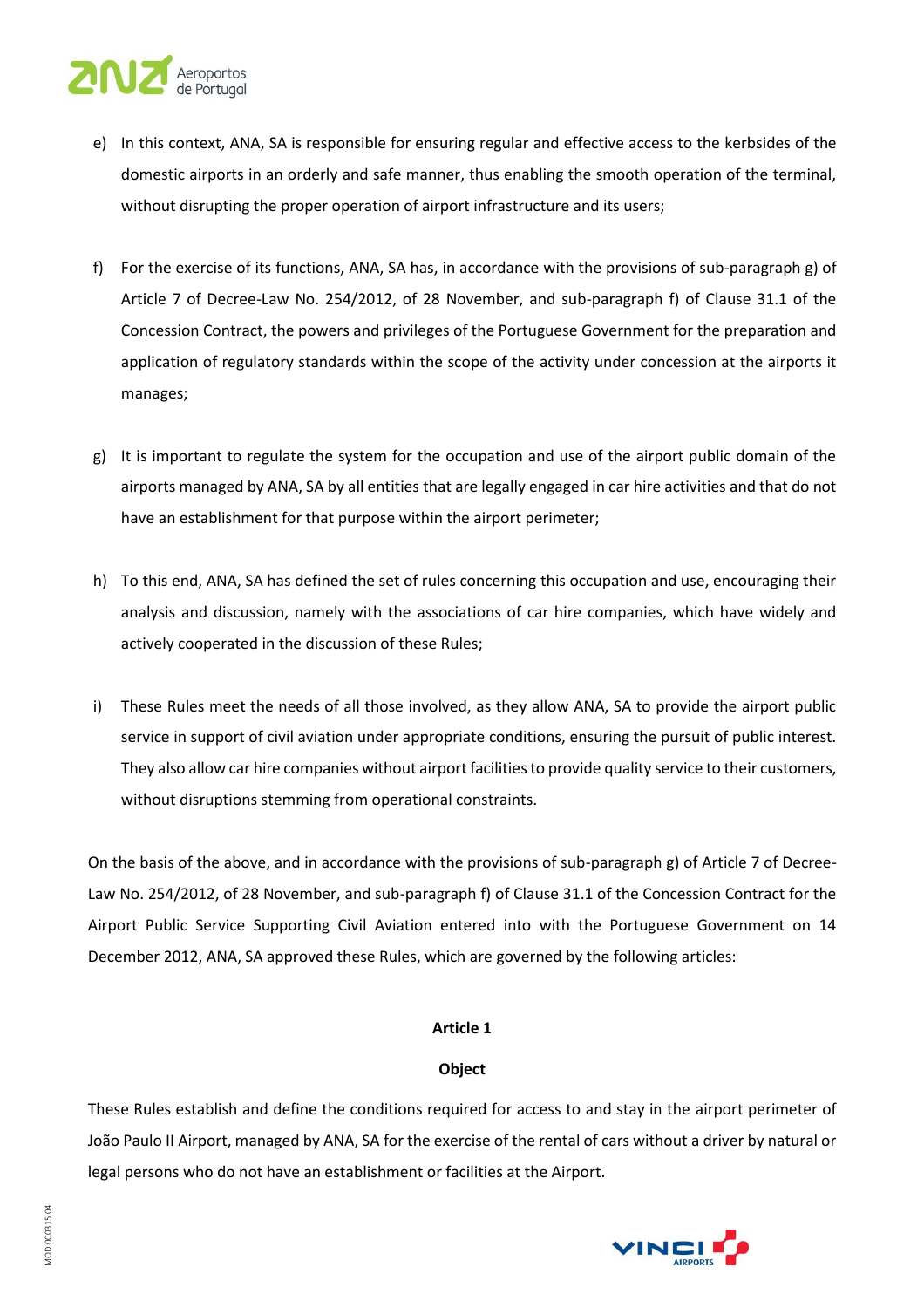

### **Definitions**

In these Rules, whenever they begin with a capital letter and unless the context clearly indicates a different meaning, the terms indicated below have the following meanings:

- *a)* **Airport:** João Paulo II Airport, managed by ANA, SA under the Concession Contract signed with the Portuguese Government;
- *b)* **Entities:** any natural or legal person legally entitled to exercise car hire activity and established in the national territory that has no establishment or facilities at the Airport;
- *c)* **Car hire:** the activity of rental of passenger cars without driver under the terms established in Decree-Law no. 181/2012, of 6 August;
- *d)* **Prior Reservation:** reservation of the car hire service duly attested under the terms of article 11, no. 4 of Decree-Law no. 181/2012, of 6 August;
- *e)* **Shuttle:** mode of private mass transport of customers, which supports the Entities' business and is not intended for rental.

#### **Article 3**

## **Conditions for the exercise of services allowed at the Airport**

- 1. At the Airport, the Entities are allowed access to the corresponding airport perimeter to exercise the right of access legally associated with the existence of a Prior Reservation duly attested to ANA, SA.
- 2. For the purposes of the previous paragraph, the exercise of the right of access associated with the existence of a Prior Reservation requires the delivery by the Entities of passenger vehicles without driver to the customer who has a Prior Reservation, as well as the collection, in Shuttles, of customers in the places identified for this purpose that have a Prior Reservation.
- 3. The return of the vehicle by Entities' customers at the Airport, except if in the public airport car parks or in the appropriate locations for the exercise of the activity, as defined in these Rules, may be subject to removal from the site, with all costs and charges being charged to the Entity.
- 4. The access to the airport perimeter by Entities for delivery of vehicles to customers with Prior Reservation is carried out through the issuance of a ticket at the barrier at the entrance of the places designated for this purpose, or through the use of a specific agreement card, to be issued by ANA, SA and is subject to payment of the fee established in the rate plan in force.

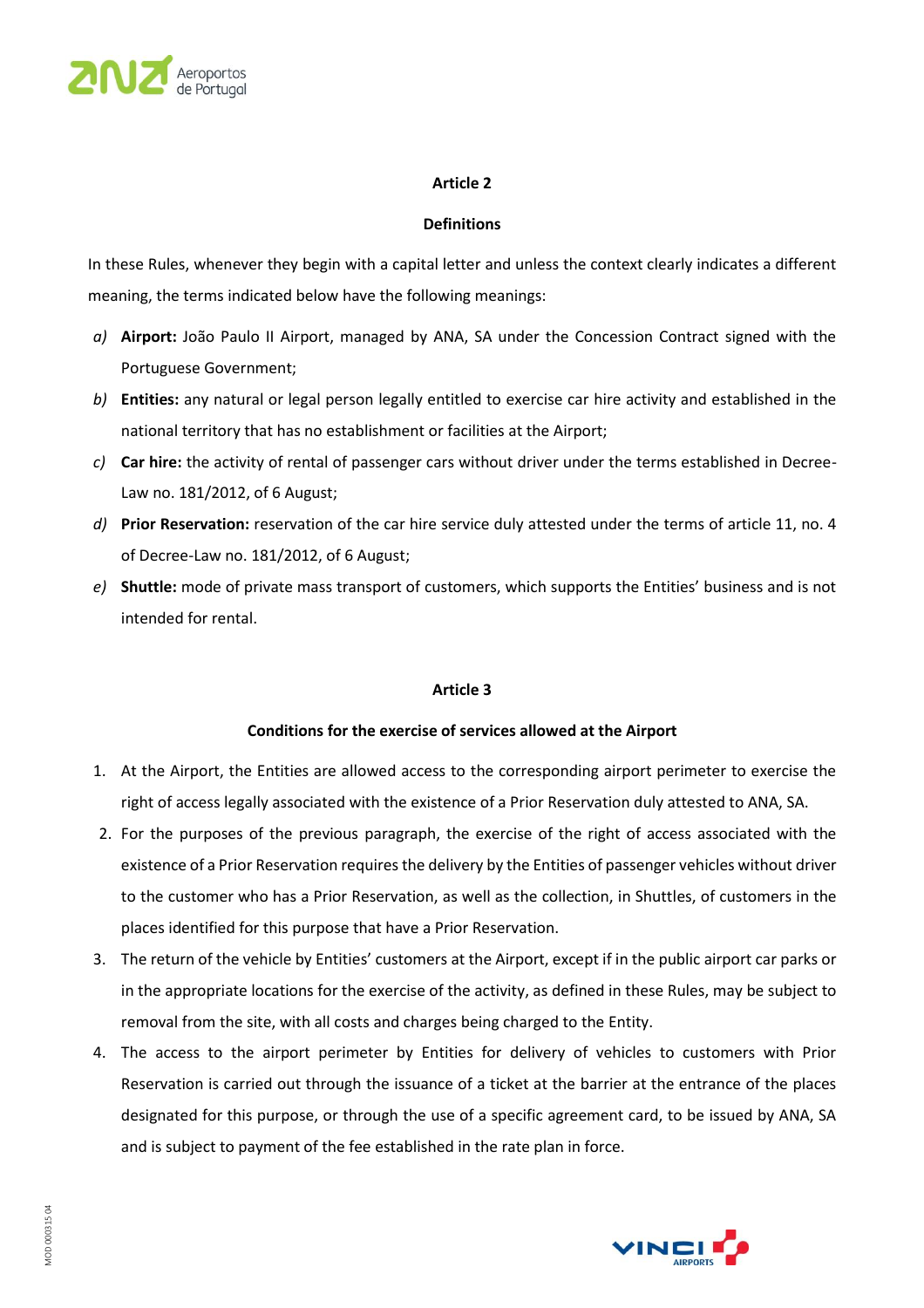# Aeroportos

- 5. The access to the airport perimeter by Entities for the collection, in Shuttles, of customers with Prior Reservation, in the locations identified for this purpose, is carried out through the use of a specific agreement card, to be issued by ANA, SA and is subject to payment of the fee established in the rate plan in force.
- 6. The exercise of the right of access associated with the existence of a Prior Reservation under the terms indicated in the preceding paragraphs is subject to the following operational and functional conditions:
	- *a)* The Entity seeking to deliver a vehicle and/or to collect customers at the Airport through the use of an agreement card must, at least 72 hours in advance, submit its written request for the issuance of the card to ANA, SA, as well as fill in and send a scan of the "Parking Agreement Form" created for that purpose, accompanied by a scan of the registration certificate of the vehicle/Shuttle to which it is associated, to the following contact (or in person at the cards' place of collection, indicated below):

## • [Pontadelgada.airport@ana.pt](mailto:Pontadelgada.airport@ana.pt)

The subsequent collection of the card must be made at Caixa Parque located in the terminal or at ANA, SA's Treasury located at João Paulo II Airport's terminal;

- *b)* The Entity shall deliver and/or return the vehicle or Shuttle only to the designated locations, under penalty of incurring in a breach of these Rules if failing to do so;
- *c)* The agreement concerning the exercise of the Car Hire activity is valid during the set period, renewable for an identical period, and concerns a single number plate. This number plate may be changed only with a justifiable (proven) reason and express authorization from ANA, SA, and this authorization may not be unduly refused. If ANA, SA does not decide on an application for a change of number plate within a maximum period of three working days, the change shall be deemed accepted;
- *d)* The Entity seeking to carry out the delivery and/or return of a vehicle at the Airport by purchasing a ticket at the entrance of the designated places must pay the fee corresponding to the maximum period of stay of 45 minutes. Once this time frame has elapsed, a fee will be charged for each period of 15 minutes, in accordance with the rate plan in force. The fee's amounts shall be partially paid on the vehicle's first exit and the remainder on the vehicle's second exit, both corresponding to the same rental agreement of a passenger car without driver;
- *e)* In case of loss or misplacement of a ticket, the provisions in the "Rules for the Use and Operation of Parking Facilities and Areas Dedicated to the Pickup and Drop-Off of Users at ANA, SA's Airports" shall apply;
- *f)* The Entities are responsible for any damage caused to the Airport's facilities or to third parties, in the exercise of the right of access to the airport subject to these Rules, by culpable behaviour or gross negligence of their staff or even of third-party staff for whom they are responsible.

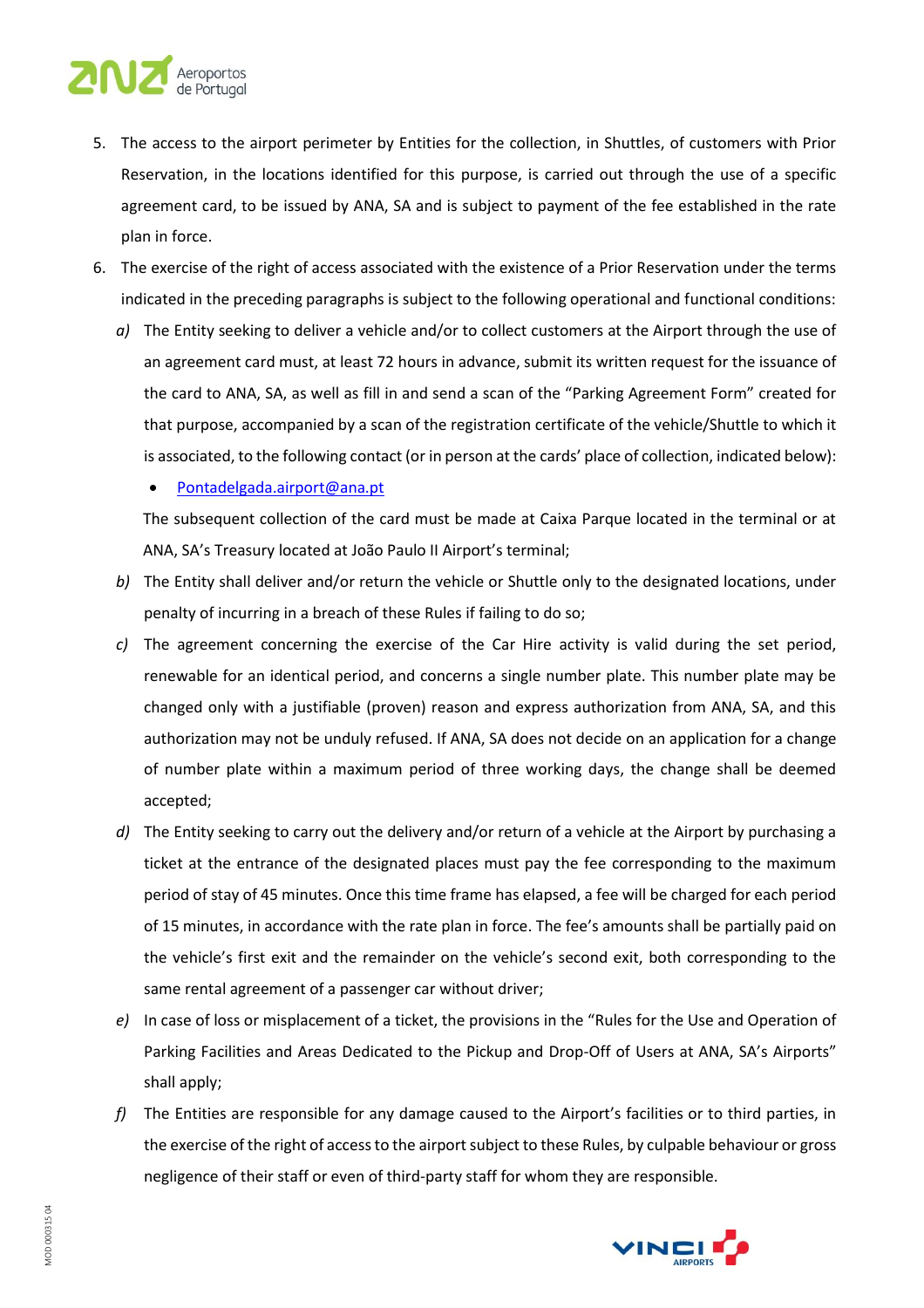

#### **Monitoring and oversight by ANA, SA**

- 1. ANA, SA has the right to carry out, directly or by staff hired for this purpose, the monitoring and oversight of access by the Entities to the airport perimeter for the delivery of passenger vehicles without driver to customers with Prior Reservation, or for the collection of customers with Prior Reservation, under the terms established in these Rules.
- 2. ANA, SA may, directly or by an entity hired by it for this purpose, carry out the collection of information, namely via sampling, while also using technological means.
- 3. In the exercise of its powers of monitoring and oversight of compliance with these Rules, ANA, SA may not interfere in the personal contacts between the Entities and their customers with Prior Reservation.

#### **Article 5**

#### **Fees**

- 1. Access to the airport perimeter by the Entities for delivery of passenger vehicles without driver to customers with Prior Reservation and/or collection of customers with Prior Reservation in Shuttles, in the locations identified for this purpose, gives rise to the payment to ANA, SA of the operating fee provided for in sub-paragraph 1b) of Article 39 of Decree-Law No. 254/2012, of 28 November.
- 2. The amounts of the operating fee are provided for in the rate plan in force and can be updated by ANA, SA. During the first three years, this update will be limited to the evolution of the CPI (Consumer Price Index) in the Azores, excluding housing, published by the Portuguese National Statistics Institute until 31 December of the year prior to the year in question.
- 3. The operating fee mentioned in the previous paragraphs must be paid via bank transfer with corresponding proof sent to the contact mentioned in sub-paragraph 6a) of Article 3 or at the Treasury of ANA, SA, located in João Paulo II Airport's terminal.
- 4. Payment of the amounts of the operating fee mentioned in sub-paragraphs 6d) and 6e) of Article 3 shall be made in any manual or automatic teller machine by reading the agreement card. When using a ticket, payment must be made prior to the vehicle's exit.
- 5. The issue of the card is subject to the payment of the amount mentioned in the rate plan in force, as a fee for the service provision under Article 37 of Decree-Law No. 254/2012, of 28 November.

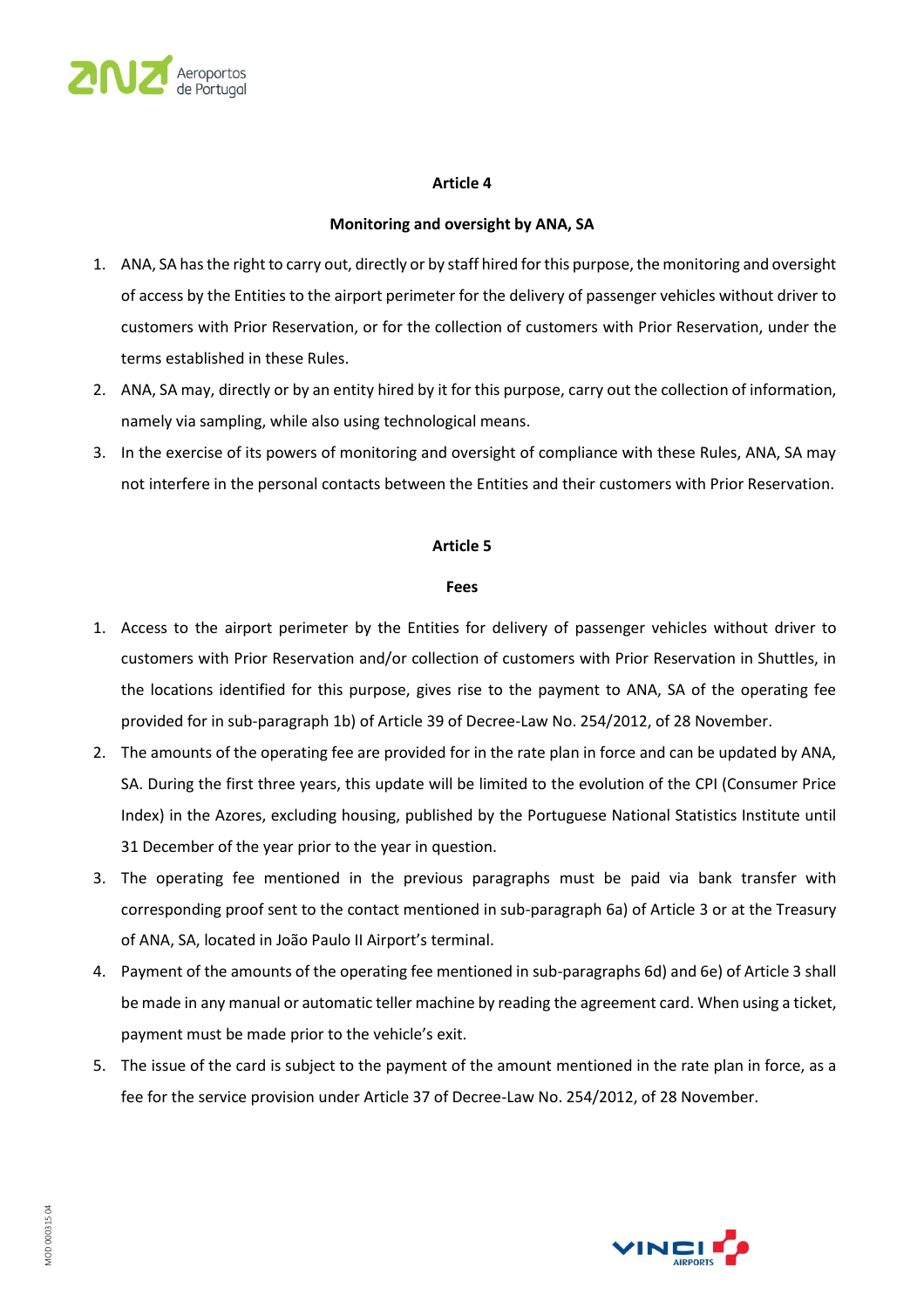

#### **Activities or services not allowed at the Airport**

- 1. The following activities by the Entities are expressly prohibited at the Airport:
	- *a)* The exercise of any activity or service inherent to the Car Hire activity, namely the acquisition of customers, the signing of new contracts without Prior Reservation, as well as the delivery of vehicles and the collection of customers, even if with Prior Reservation, by a natural or legal person who is not legally qualified for this purpose;
	- *b)* The sourcing, in whatever form, of customers at the Airport by Entities, as well as the signing by Entities of contracts with customers who do not have a Prior Reservation under the terms of Article 11 of Decree-Law No. 181/2012, with the formalisation of the contract with the customer who already has a Prior Reservation not being considered entering into a new contract;
	- *c)* The delivery of vehicles and/or the collection of customers, even if with Prior Reservation, in any public car parks at the airport or outside the places designated for this purpose, unless duly authorised by ANA, SA;
	- *d)* The delivery of the vehicle and/or the collection of customers at the Airport by purchasing a ticket at the designated locations without carrying out the vehicle's entry and exit movement;
	- *e)* The exercise by the Entities of any other activities other than the delivery of vehicles to customers with Prior Reservation and/or the collection, in Shuttles, of customers with Prior Reservation;
	- *f)* The exercise of Car Hire activities in which the employees of the Entities are not properly identified, by any means whatsoever;
	- *g)* The exercise of the Car Hire activity, using vehicles or Shuttles that are not properly identified, by any means;
	- *h)* The use of third-party Entities to defraud the terms of the Car Hire activity regulated in these Rules, as well as the use of illegal labour;
	- *i)* The use by any Entity of spaces in the airport perimeter to advertise, in any way, the Entities or third parties;
	- *j)* The carrying out and disclosure by any Entity of commercial proposals outside the perimeter of the park designated for this purpose, as well as the distribution of leaflets or other means of disclosure;
	- *k)* Refusal to identify the Entity in breach of the obligations of these Rules, whenever asked to do so by employees or elements hired by ANA, SA or by the security forces present at the Airport;
	- *l)* The building or identifying use of the Entities as a form of advertising for the services they provide;
	- *m)* The circulation and stopping of Shuttles outside the places properly identified for this purpose;